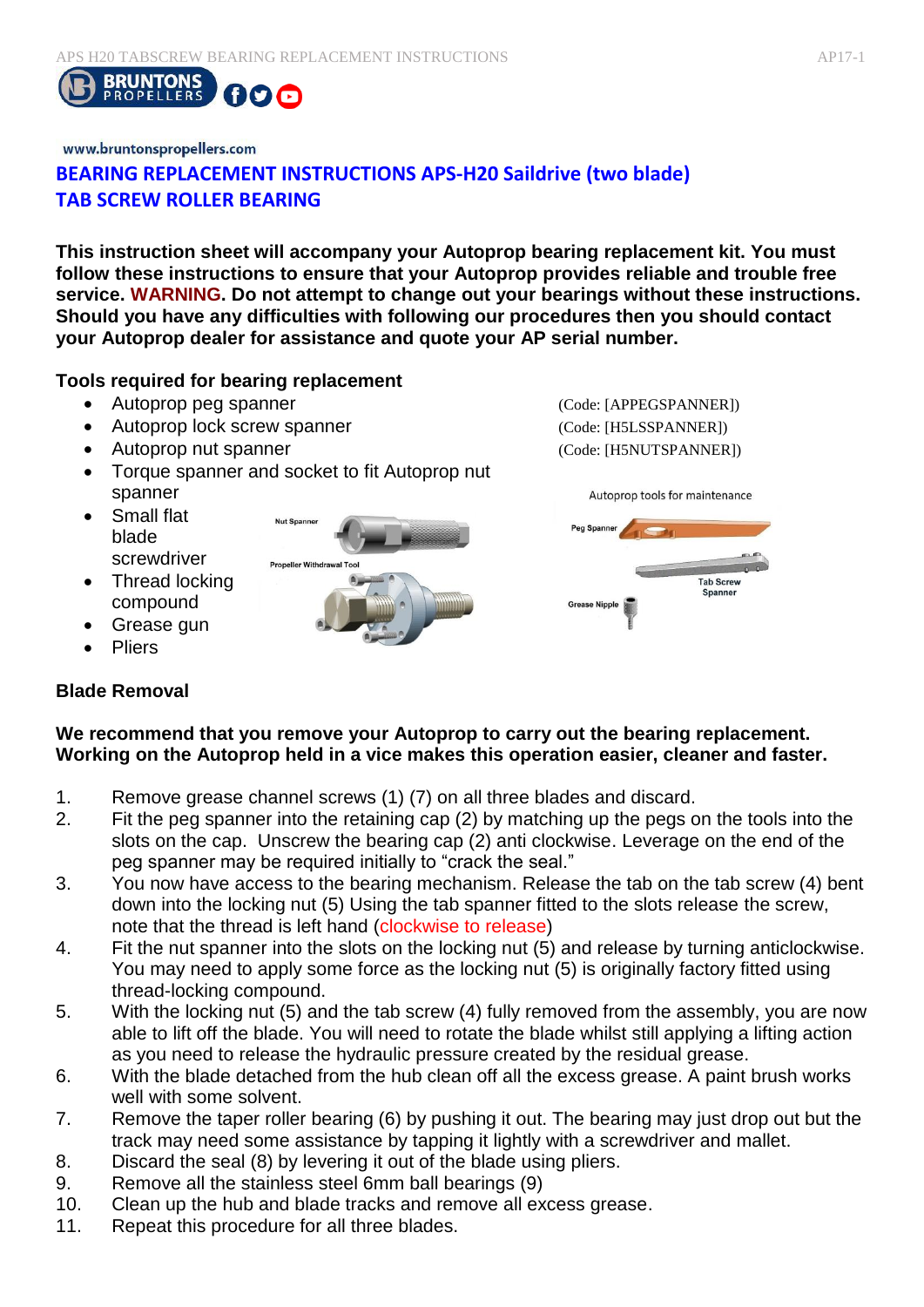## **Blade Assembly**

### **Lay out all component parts required for assembly and check against parts list. Make sure that they are all clean and that no foreign bodies fall into the assembly whilst fitting the new parts.**

- 1 Clean the hub and blades thoroughly; ensure the grease holes (7) in the blades are clear. Ensure the base face of the seal grooves in the hub are clean, this is the seal location face and must be thoroughly clean and damage free.
- 2 Fit the outer half of the taper roller bearing (6) into the blades; check it fits all the way to the bottom of the bearing bore and that the large end of the taper is facing upwards.
- 3 To fit the seal (8) into the blades, you will require a smooth radiused surface. In the factory we use a 40mm ground bar screwed to the bench. Your shaft would do perfectly for this operation. First start fitting the seal by hand pressing into the blade, when you can't press it any further place the blade seal face onto the smooth radiused surface. Press the blade onto the surface and rotate the blade about the bore centre until the seal is fully fitted into the blade. The seal lip should be approximately 5mm above the blade face and there should not be any deviations to the lip (no wrinkles.) Discard the seal should any damage occur.
- 4 The 6mm diameter stainless steel balls (9) must now be positioned in the ball track on the hub. It is important that when all the balls are positioned there is a gap. If the balls are touching all the way round the track remove one ball (23 balls on each track)
- 5 Ensure both nut and post are free from grease. Locate the blade over the hub centrally. Locate the inner part of the taper roller bearing (6) over the hub-threaded post and into the outer track fitted earlier.
- 6 Fit the nut using the thread-locking compound supplied. Ensure that the thread-locking compound does not enter the bearing. Tighten the locking nut (5) using a torque spanner fitted to the nut spanner. Set the torque spanner at **10.nm to 12.nm** and tighten until there is no rocking movement but the blade rotates freely. Spin the blade by hand to settle the bearings and repeat the torqueing and spinning procedure until the nut does not move, check again for rocking movement but ensure it still falls under its own weight.
- 7 Screw the left-hand threaded tab screw (4) (anti-clockwise) into the centre of the hub post aligning the slot in the locking nut (5.) Please note thread locking compound starts to cure as you use it so complete the above procedure without delay.
- 8 Bend the tab washer (4) into the slot on the locking nut (5)
- 9 Repeat this assembly procedure on the other two blades and double check the tab screw is bent into the nut slot.
- 10 Use the peg spanner to fit the caps into blades using thread-locking compound on the threads, ensuring the compound does not run into the bearings; tighten the cap down fully. Use some leverage on the peg spanner if necessary
- 11 Fit the grease gun and nipple to the bearing cap (2) not the blade. Start pumping grease into the assembly rotating the blade at the same time to distribute the grease evenly. Pump until grease flows freely from the blade without any air bubbles. The grease may also exhaust from the seal.
- 12 Remove the grease nipple and fit the M5x6 screws (1) and (7) into the hub and blade. Repeat this operation with the remaining two blades. The Autoprop is now assembled. All blades should rotate smoothly but with light resistance caused by the seal fit.
- 13 Ensure you use the correct grease or a direct equivalent, corrosion and waterproof grease, maker's name,(S.K.F.) type.(l.g.w.a.2)